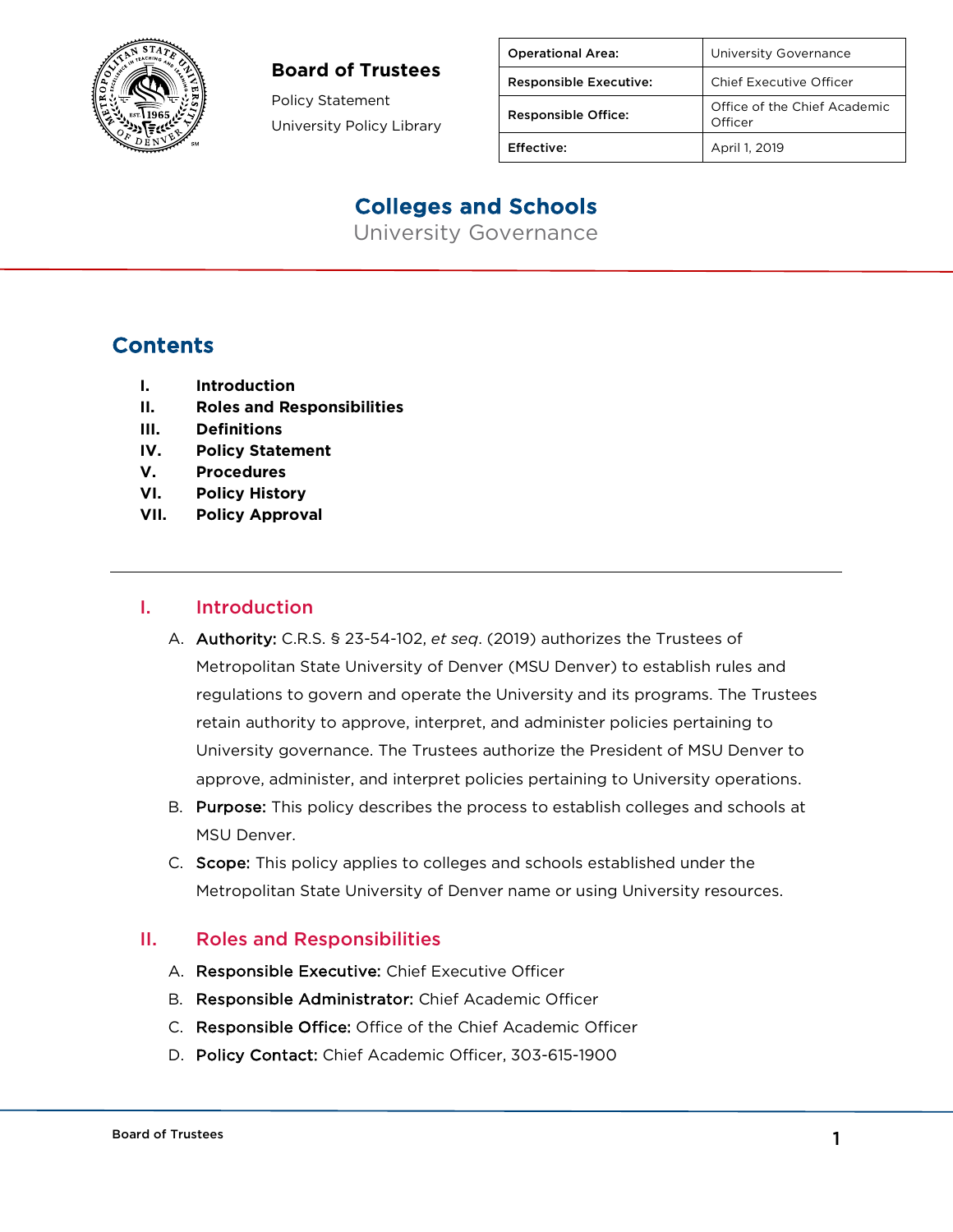

Policy Statement University Policy Library

| <b>Operational Area:</b>      | University Governance                   |
|-------------------------------|-----------------------------------------|
| <b>Responsible Executive:</b> | Chief Executive Officer                 |
| <b>Responsible Office:</b>    | Office of the Chief Academic<br>Officer |
| Effective:                    | April 1, 2019                           |

### Colleges and Schools

University Governance

### III. Definitions

- A. Colleges and schools share certain characteristics:
	- 1. Increase the visibility and competitive advantage of the college or school to enhance the potential to:
		- a. Attract a diverse student population;
		- b. Increase the opportunity to solicit external funds through grant writing or fundraising;
		- c. Provide greater focus on the educational mission of the unit;
		- d. Make it easier for students to navigate a path to degree completion; and
		- e. Create an academic identity that enhances opportunities for collaboration among student and faculty groups.
	- 2. Provide a home to a logical collection of Academic Departments and/or programs—and also possibly to Centers, Institutes, or Academies—which
		- a. Deliver effective educational curricula through degree majors, minors, general studies, or service courses to students;
		- b. Align with the MSU Denver vision, statutory mission, and strategic plan;
	- 3. Accomplish functions and activities effectively;
	- 4. Respond to any relevant regulatory issues from government(s), accrediting agencies, professional organizations, etc.; and
	- 5. Demonstrate fiscal sustainability and have the appropriate organizational capacity in terms of staffing and support, e.g., advising, physical space, equipment, etc.
- B. Where colleges and schools differ is as follows. Normally, a school should house:
	- 1. A small number of closely-related academic programs and faculty, or
	- 2. A single, disciplinary, academic program if the designation "School" would: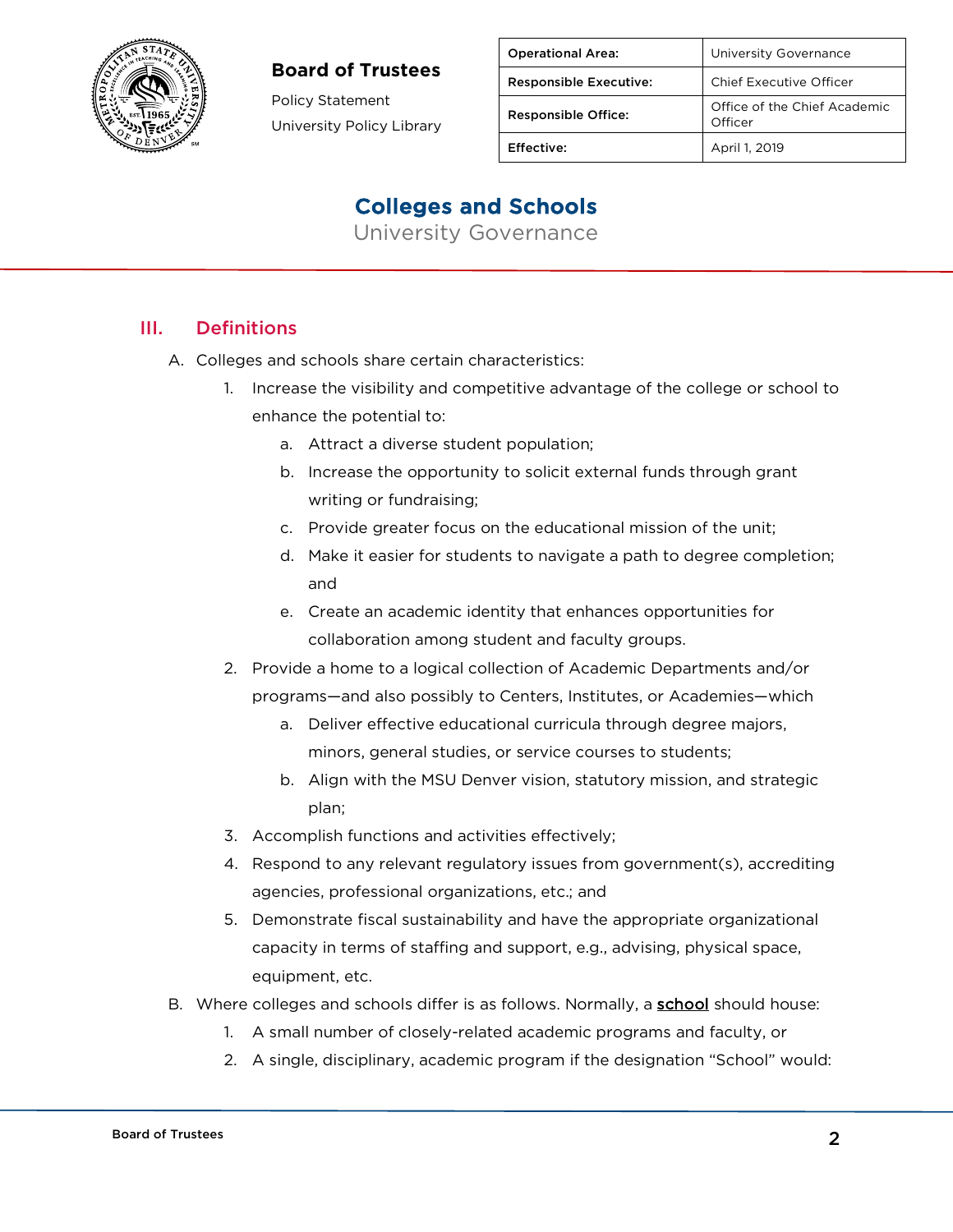

Policy Statement University Policy Library

| <b>Operational Area:</b>      | University Governance                   |
|-------------------------------|-----------------------------------------|
| <b>Responsible Executive:</b> | Chief Executive Officer                 |
| <b>Responsible Office:</b>    | Office of the Chief Academic<br>Officer |
| Effective:                    | April 1, 2019                           |

## Colleges and Schools

University Governance

- a. Place the program at a competitive advantage by aligning with national norms;
- b. Assist the program in competing for external resources, such as naming opportunities;
- c. Position the program to better compete with similar programs at like institutions; and/or
- d. Align the program with the perception of the community and/or the expectations of accrediting bodies.
- C. Schools with a single disciplinary academic program may be stand-alone or reside in a college, created within the constraints of existing resources, and aligned with the strategic direction of the University.
- D. A college offers more diverse programming through a collection of related disciplines, programs, and departments; this could also include one or more schools.

### IV. Policy Statement

- A. The Board of Trustees must approve a college or school established under the Metropolitan State University of Denver name or using University resources. Colleges and schools established under the Metropolitan State University of Denver name or using University resources will:
	- 1. Define their focus to on- and off-campus populations, including the identification of interdepartmental collaboration and connection to the MSU Denver mission.
	- 2. Comply with the accompanying procedures and process for establishment, approval, operation, reporting, and evaluation.
	- 3. Conform to all federal, state, and University regulations related to fiscal management and practice, exercise fiscal accountability, and provide an annual report of activity and accounts.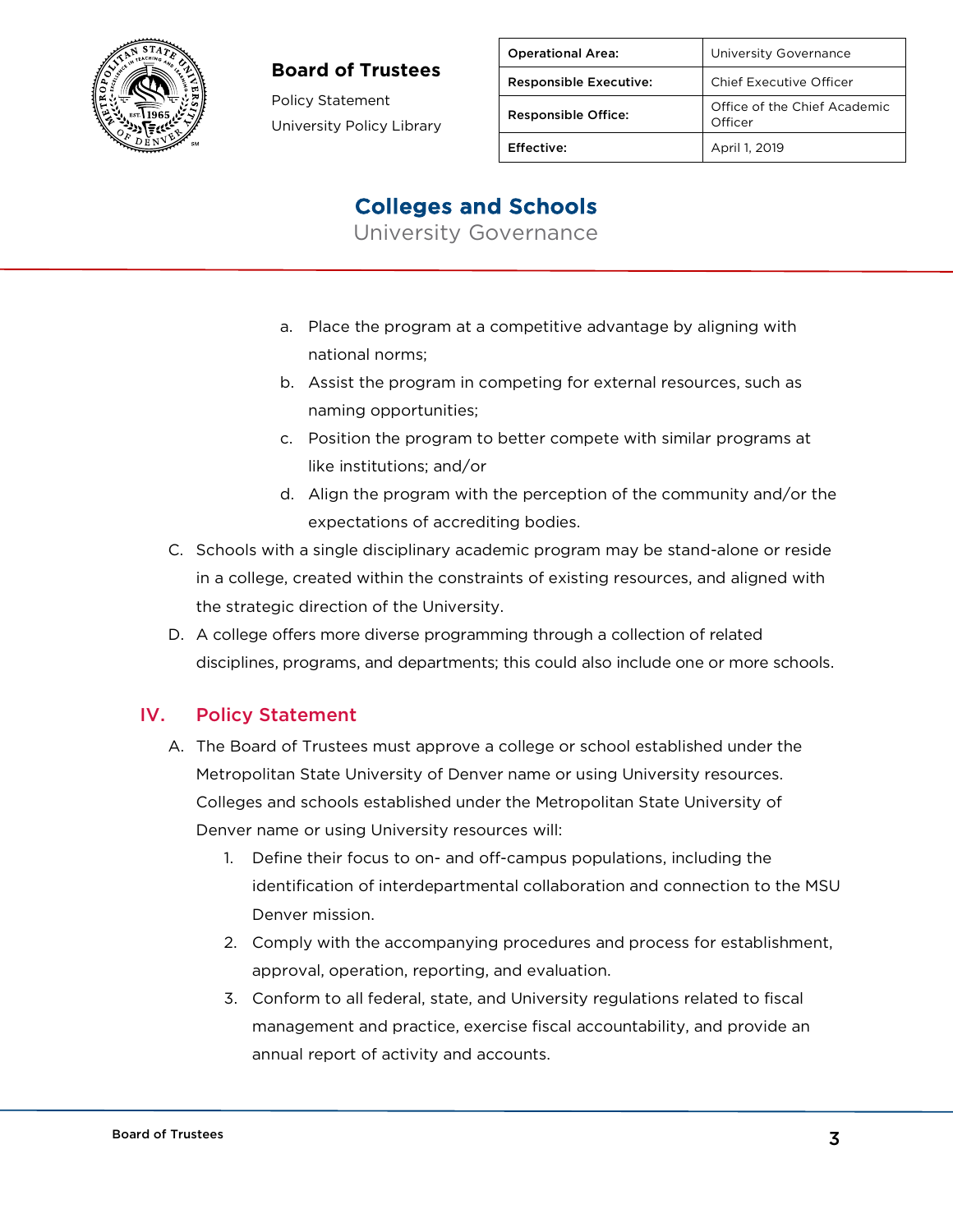

Policy Statement University Policy Library

| <b>Operational Area:</b>      | University Governance                   |
|-------------------------------|-----------------------------------------|
| <b>Responsible Executive:</b> | Chief Executive Officer                 |
| <b>Responsible Office:</b>    | Office of the Chief Academic<br>Officer |
| Effective:                    | April 1, 2019                           |

### Colleges and Schools

University Governance

- 4. Be administered by a dean or director. The President or designee appoints the dean or director, after conclusion of the approved search process. Deans and directors will, at a minimum, be expected to fulfill the following job responsibilities:
	- a. Establish a college or school vision and goals, which support the University mission;
	- b. Demonstrate prudent financial management of the college or school, ensuring fiscal stewardship;
	- c. Provide assurance that the college or school operates in accordance with all relevant federal, state, and University laws, regulations, and policies;
	- d. Offer appropriate consultation with the advisory board (if one exists);
	- e. Prepare an Annual Report for the immediate supervisor, the Provost and, if relevant, the Board of Trustees;
	- f. Undergo individual employee evaluation in accordance with University policies and procedures.
- 5. Consider establishing an advisory council with community representatives.
- 6. Administer the finances of the college or school.
	- a. Manage State support according to relevant campus budgetary policies and procedures;
	- b. Allocate and manage any indirect funds (F&A) from grants for a college or school according to University policies and procedures;
	- c. Except for that portion from the state, budget will normally be handled through auxiliary funds or by the MSU Denver Foundation.
- 7. Establish a name in accordance with the MSU Denver naming policy.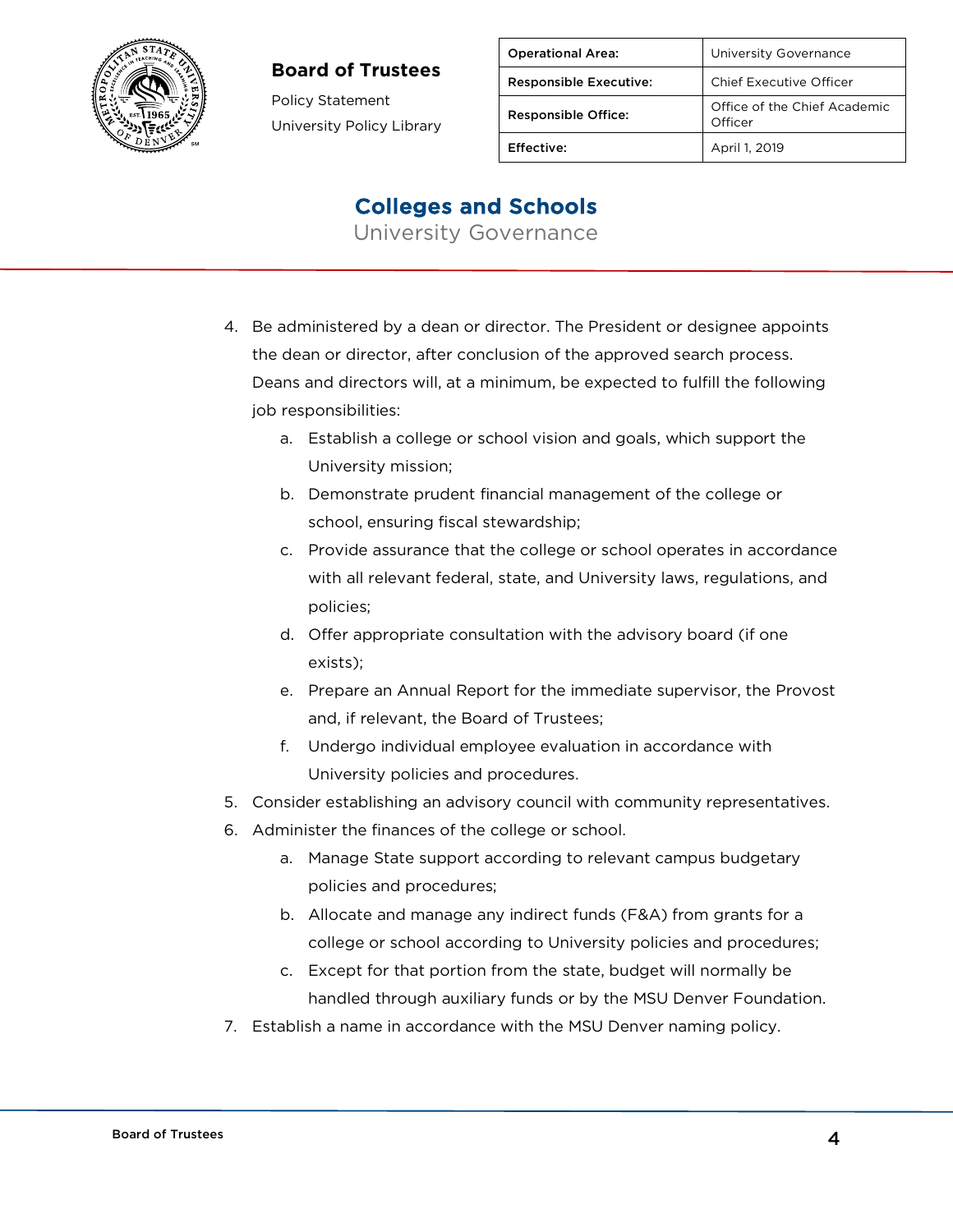

Policy Statement University Policy Library

| <b>Operational Area:</b>      | University Governance                   |
|-------------------------------|-----------------------------------------|
| <b>Responsible Executive:</b> | <b>Chief Executive Officer</b>          |
| <b>Responsible Office:</b>    | Office of the Chief Academic<br>Officer |
| Effective:                    | April 1, 2019                           |

### Colleges and Schools

University Governance

### V. Procedures

- A. Establishment of a new college or school requires a proposal that responds to the following questions:
	- 1. Statement of General Purpose/Rationale
		- a. Why is the new college or school needed?
			- i. Use this section to address the leadership role the proposed college or school would play in the creation and configuration of new knowledge or in addressing the needs of underserved community constituencies.
			- ii. Describe any other activities the college or school would promote that would add value to MSU Denver.
			- iii. Describe how the new college or school will serve as a campus or community resource.
			- iv. Use the template provided to summarize how the proposed college or school compares to similar universities with respect to purpose, administrative structure, proposed activities, accomplishments, and funding sources.
	- 2. Statement of Mission Alignment
		- a. How does the mission of the college or school support the University mission?
	- 3. Institutional Capacity and Resource Implications
		- a. What resources—personnel, physical, financial—are already present to support the creation and sustaining of the proposed college or school?
		- b. What additional resources—personnel, physical, financial—do you anticipate needing to support the creation and sustaining of the proposed college or school?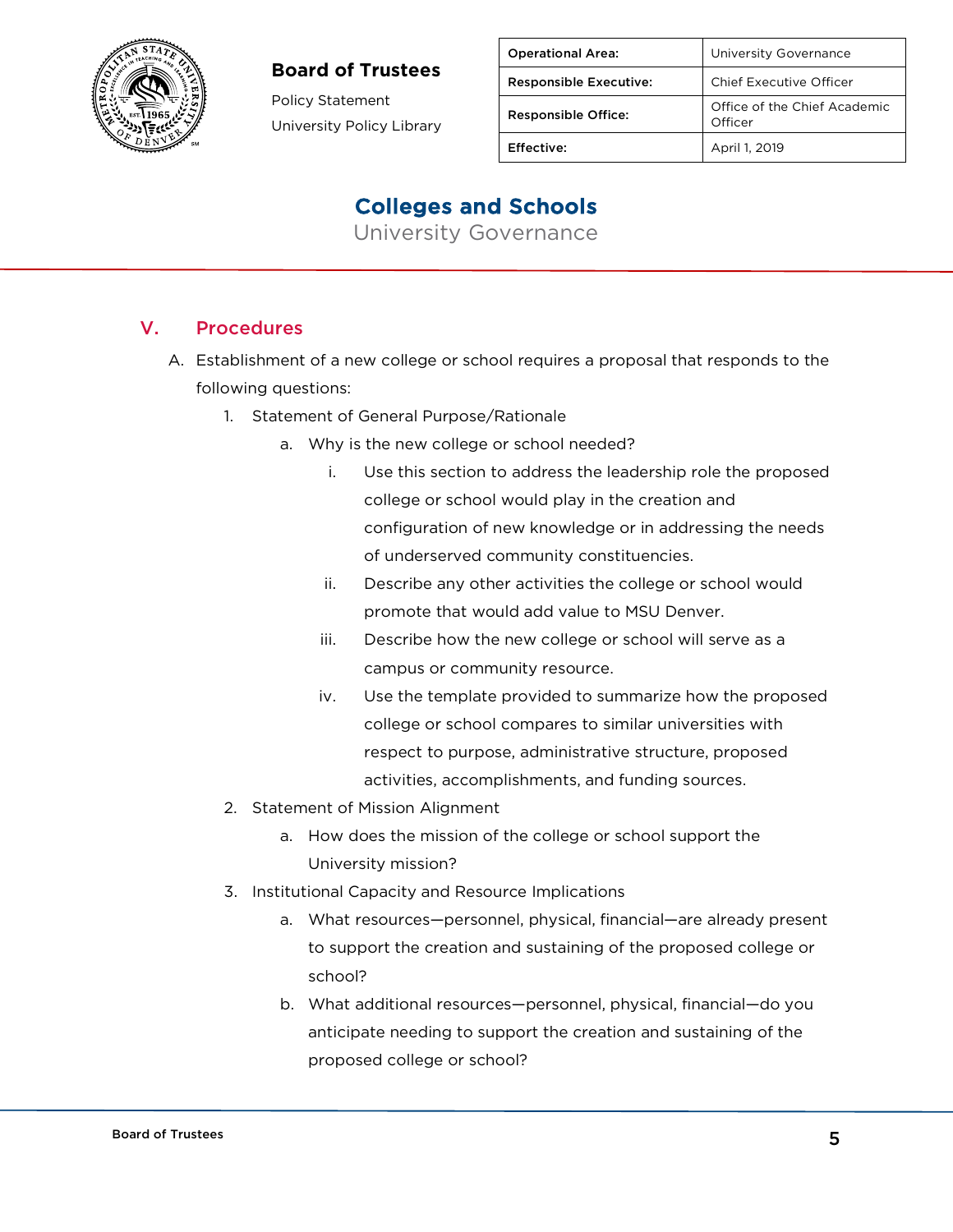

Policy Statement University Policy Library

| <b>Operational Area:</b>      | University Governance                   |
|-------------------------------|-----------------------------------------|
| <b>Responsible Executive:</b> | <b>Chief Executive Officer</b>          |
| <b>Responsible Office:</b>    | Office of the Chief Academic<br>Officer |
| Effective:                    | April 1, 2019                           |

### Colleges and Schools

University Governance

- c. What plans, if any, are there for seeking support for the college or school from non-MSU Denver sources?
- d. What plans, if any, are there for generating internal revenues through self-supported programs, *e.g.*, master's degrees or cashfunded programs?
- e. What, if any, unique advantages does the campus provide for the college or school because of its geographic location, mission, or other characteristic/quality?
- f. What efficiencies do you anticipate would accompany the establishment of the proposed college or school? (*e.g.*, shared or better lab facilities, collaborative grant funding, improved public presence, etc.)
- g. Please describe any other benefits that might accrue to MSU Denver as a result of creating this new academic unit.
- h. Please delineate the anticipated size of the proposed new unit, including total, annual Credit Hour Production and total number of students potentially served.
- 4. Relationship to Other University Entities
	- a. Which programs or administrative units will be included in the proposed new college or school? Use the provided template to list the offerings to be delivered by the proposed college or school.
	- b. Describe the curricular advantages to becoming a college or school.
	- c. What effect will the college or school have on existing administrative units academically, operationally, and financially?
	- d. If the proposal is for a school, with what college does it seek association?
	- e. How might academic units "live" within separate schools or colleges and share common interests in delivering a curriculum related to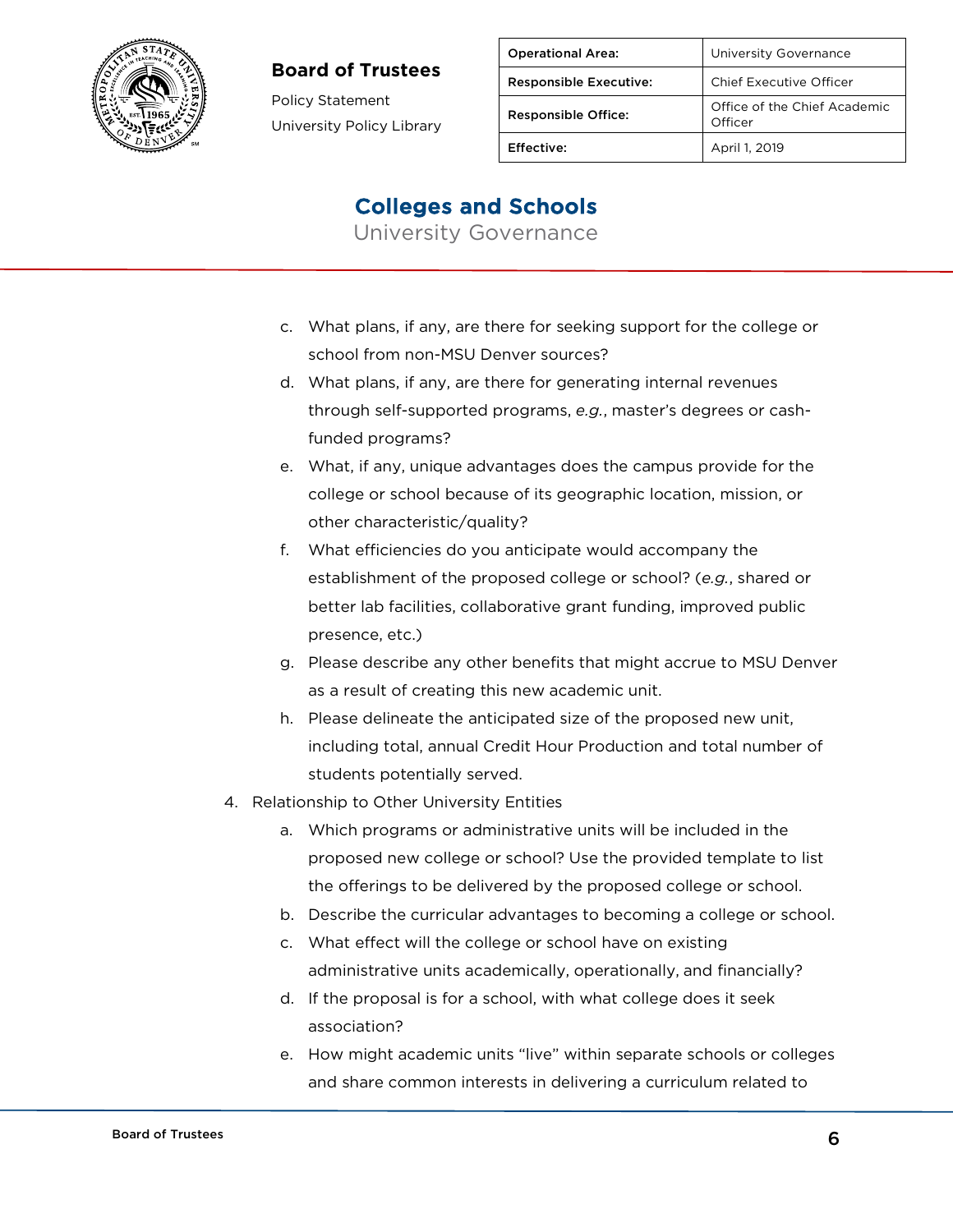

Policy Statement University Policy Library

| <b>Operational Area:</b>      | University Governance                   |
|-------------------------------|-----------------------------------------|
| <b>Responsible Executive:</b> | Chief Executive Officer                 |
| <b>Responsible Office:</b>    | Office of the Chief Academic<br>Officer |
| Effective:                    | April 1, 2019                           |

### Colleges and Schools

University Governance

economic clusters in the region—e.g., aerospace and advanced manufacturing—and/or collaborating through a center or institute?

- 5. Description of Organizational Administrative Structure
	- a. What is the proposed organizational structure of the college or school?
	- b. Will the college or school have an Advisory Council(s)? If so, why? Describe desired composition of members, e.g., how many external community members from which kinds of agencies, corporations, not-for-profits, governmental groups, etc.?
- 6. Demonstrated Consultation with Affected Academic Units
	- a. Attach a recommendation from affected departmental faculty, Chairs, and Deans indicating their support or non-support of the proposed College or School. The recommendation should include
		- i. a vote count of the departmental faculty for or against the proposal;
		- ii. a rationale for the support/non-support from the Chair; and
		- iii. a rationale for the support/non-support from the Dean.
	- b. As noted in the policy, final decisions reside with the Board of Trustees. No level of review prior may execute a "veto" of the proposal; recommendations are expected to provide important information to the review panel regarding the overall support for the proposed change(s).
- B. Process for Proposal Review and Approval:
	- 1. All proposals will be reviewed by the delineated levels of review.
	- 2. College or school initiators must send their formal proposal to a review committee designated by the Provost or President, who will review for completeness and make a preliminary recommendation within four weeks of the submission request. The review committee to be comprised of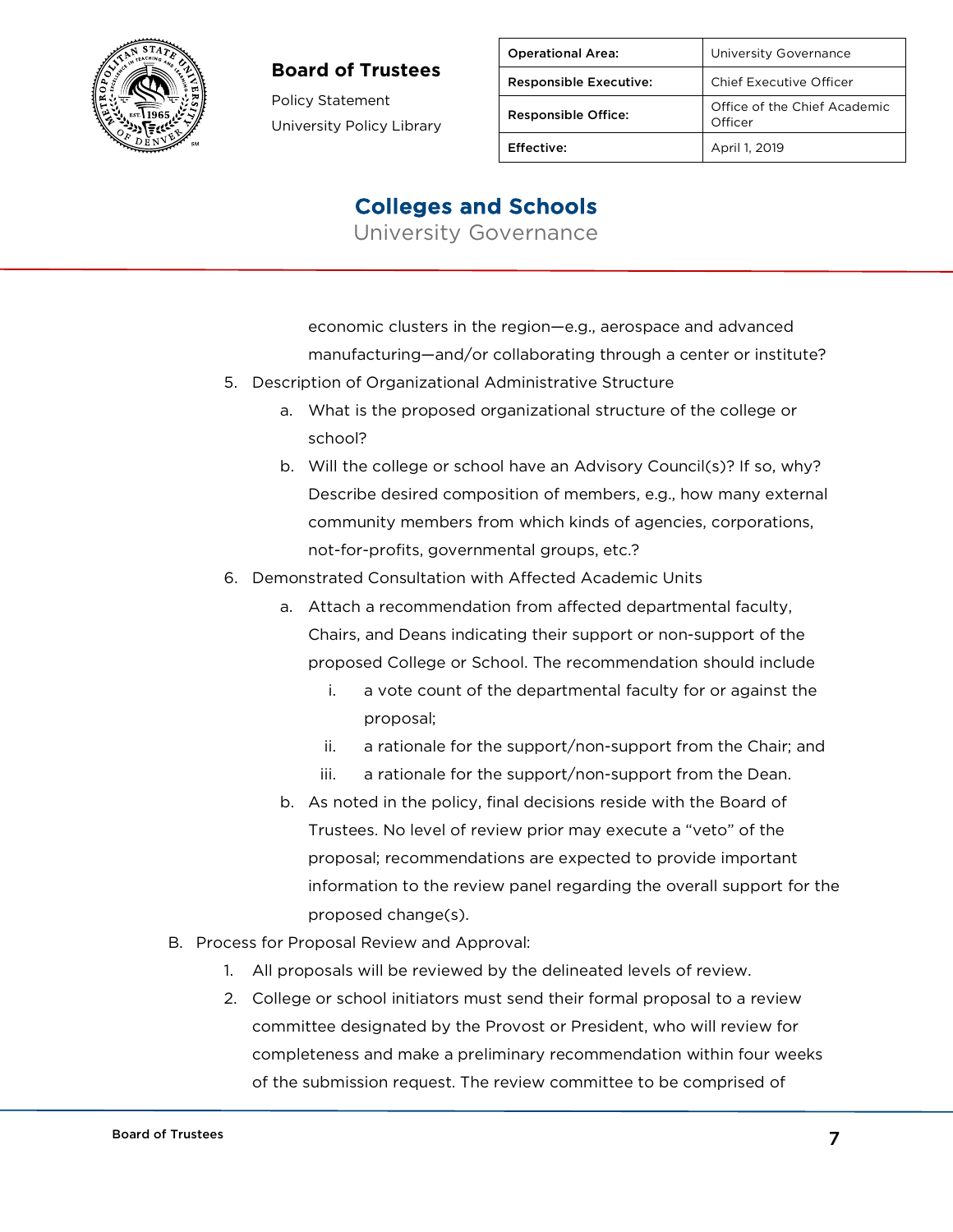

Policy Statement University Policy Library

| <b>Operational Area:</b>      | University Governance                   |
|-------------------------------|-----------------------------------------|
| <b>Responsible Executive:</b> | Chief Executive Officer                 |
| <b>Responsible Office:</b>    | Office of the Chief Academic<br>Officer |
| Effective:                    | April 1, 2019                           |

## Colleges and Schools

University Governance

- a. One Academic Dean,
- b. One Council of Chairs and Directors Representative,
- c. One Faculty Senate Representative,
- d. One Classified Staff Representative,
- e. One Exempt Staff Representative,
- f. One Enrollment Services Representative,
- c. One faculty member from each existing college or school,
- d. One Student Government Representative from each existing college or school, and
- e. One representative from Finance and Administration (the VP or designee). There should be no overlap with proposing Departments.
- 7. The Provost and President will complete their determination within the established deadlines (assuming the proposal is submitted by the first Friday of October).
- 8. Proposals can be revised and resubmitted following recommendations of review levels.
- 9. The final decision regarding establishment of a college or school resides with the Board of Trustees of the University.

#### VI. Policy History

- A. Effective: April 1, 2019
- B. Original Enactment: February 2014
- C. Review: This policy will be reviewed every five years or as deemed necessary by University leadership.